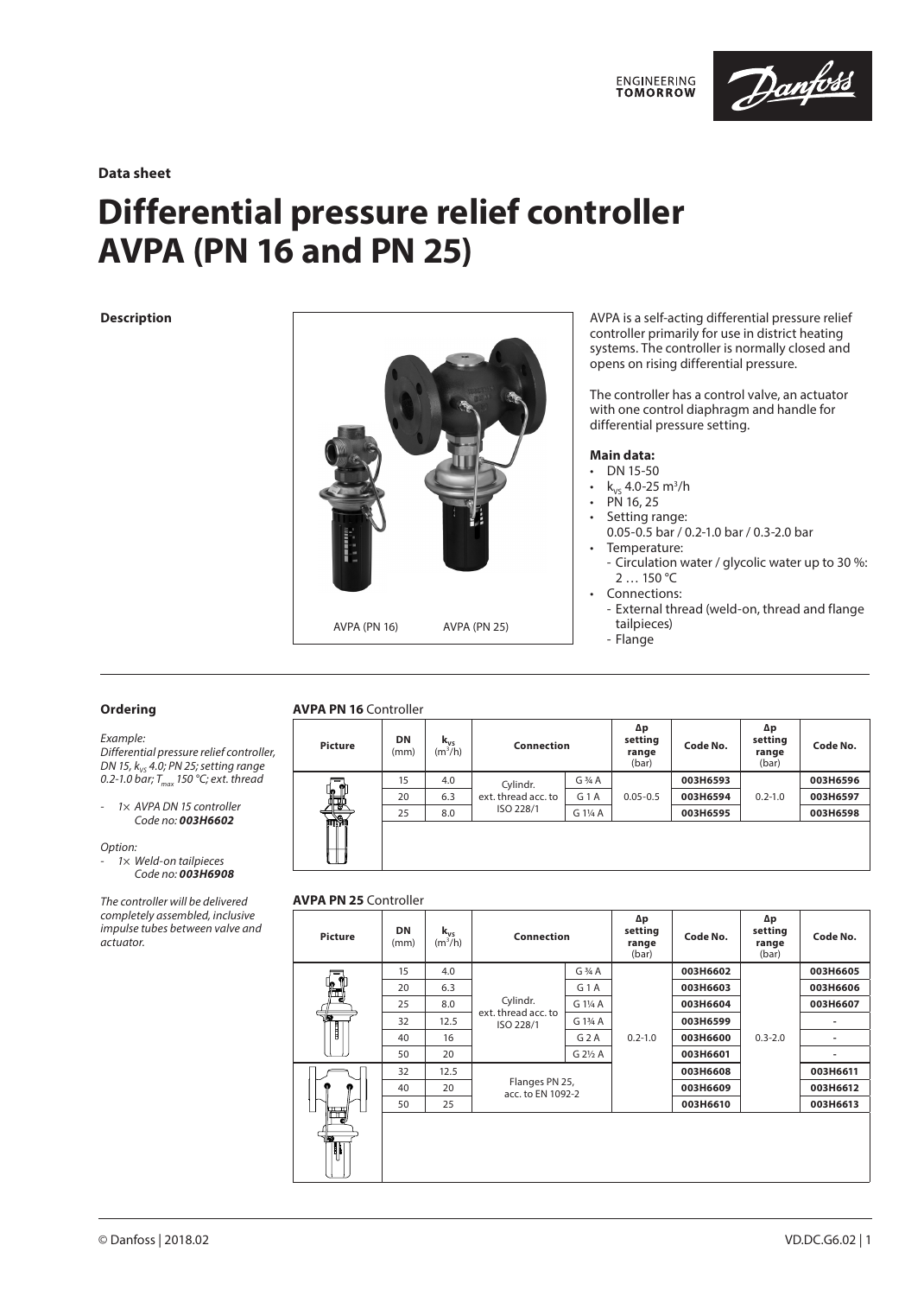

# **Ordering** *(continuous)* **Accessories**

| <b>Picture</b> | <b>Type designation</b>           | <b>DN</b> | Connection                       |                                 | Code No. |
|----------------|-----------------------------------|-----------|----------------------------------|---------------------------------|----------|
|                |                                   | 15        |                                  |                                 | 003H6908 |
|                |                                   | 20        |                                  |                                 | 003H6909 |
|                |                                   | 25        |                                  |                                 | 003H6910 |
|                | Weld-on tailpieces                | 32        |                                  |                                 | 003H6911 |
|                |                                   | 40        |                                  |                                 | 003H6912 |
|                |                                   | 50        |                                  |                                 | 003H6913 |
|                |                                   | 15        |                                  | $R\frac{1}{2}$                  | 003H6902 |
|                |                                   | 20        |                                  | R 3/4"                          | 003H6903 |
|                |                                   | 25        | Conical ext, thread acc, to      | R 1"                            | 003H6904 |
|                | <b>External thread tailpieces</b> | 32        | EN 10226-1                       | R 11/4"                         | 003H6905 |
|                |                                   | 40        |                                  | R 1 <sup>1</sup> / <sub>2</sub> | 065B2004 |
|                |                                   | 50        |                                  | R <sub>2</sub>                  | 065B2005 |
|                |                                   | 15        |                                  |                                 | 003H6915 |
|                | Flange tailpieces                 | 20        | Flanges PN 25, acc. to EN 1092-2 |                                 | 003H6916 |
| 唧              |                                   | 25        |                                  |                                 | 003H6917 |
|                |                                   |           |                                  |                                 |          |

# **Service kits**

| Picture                       | <b>Type designation</b>               | $\Delta p$ setting range<br>(bar) | Code No. |
|-------------------------------|---------------------------------------|-----------------------------------|----------|
| ``Fi                          |                                       | $0.05 - 0.5$                      | 003H6823 |
| 我医                            | Actuator with adjustable handle PN 16 | $0.2 - 1.0$                       | 003H6824 |
|                               |                                       | $0.2 - 1.0$                       | 003H6834 |
| 届<br>$\overline{\phantom{a}}$ | Actuator with adjustable handle PN 25 | $0.3 - 2.0$                       | 003H6835 |

# **Technical data**

# **Valve** (for AVPA PN 16)

| <b>Nominal diameter</b>          |            | <b>DN</b>     | 15                     | 20                                           | 25  |  |  |
|----------------------------------|------------|---------------|------------------------|----------------------------------------------|-----|--|--|
| $k_{vs}$ value                   |            | $m^3/h$       | 4.0                    | 6.3                                          | 8.0 |  |  |
| Cavitation factor z              |            |               |                        | $\geq 0.6$                                   |     |  |  |
| Leakage acc. to standard IEC 534 |            | % of $k_{vs}$ | $\leq 0.2$             |                                              |     |  |  |
| Nominal pressure                 |            | PN            |                        | 25                                           |     |  |  |
| Max. differential pressure       |            | bar           |                        | 12                                           |     |  |  |
| Medium                           |            |               |                        | Circulation water / glycolic water up to 30% |     |  |  |
| Medium pH                        |            |               | Min. 7, max. 10        |                                              |     |  |  |
| Medium temperature               |            | °C.           | 2150                   |                                              |     |  |  |
| Connections                      | valve      |               | <b>External thread</b> |                                              |     |  |  |
|                                  | tailpieces |               |                        | Weld-on, external thread and flange          |     |  |  |
| <b>Materials</b>                 |            |               |                        |                                              |     |  |  |
| Valve body                       |            |               |                        | Red bronze CuSn5ZnPb (Rq5)                   |     |  |  |
| Valve seat                       |            |               |                        | Stainless steel, mat. No. 1.4571             |     |  |  |
| Valve cone                       |            |               |                        | Dezincing free brass CuZn36Pb2As             |     |  |  |
| Sealing                          |            |               |                        | <b>EPDM</b>                                  |     |  |  |
| Pressure relieve system          |            |               |                        | Piston                                       |     |  |  |

# **Actuator** (for AVPA PN 16)

| Type                              |                 | <b>AVPA PN 16</b>                       |             |  |  |
|-----------------------------------|-----------------|-----------------------------------------|-------------|--|--|
| Actuator size                     | cm <sup>2</sup> | 39                                      |             |  |  |
| Nominal pressure                  | <b>PN</b>       | 16                                      |             |  |  |
| Diff. pressure setting ranges and |                 | $0.05 - 0.5$                            | $0.2 - 1.0$ |  |  |
| spring colours                    | bar             | grey                                    | black       |  |  |
| <b>Materials</b>                  |                 |                                         |             |  |  |
| Actuator housing                  |                 | Zinc plated, DIN 1624, No. 1.0338       |             |  |  |
| Diaphragm                         |                 | <b>EPDM</b>                             |             |  |  |
| Impulse tube                      |                 | Copper tube $\emptyset$ 6 $\times$ 1 mm |             |  |  |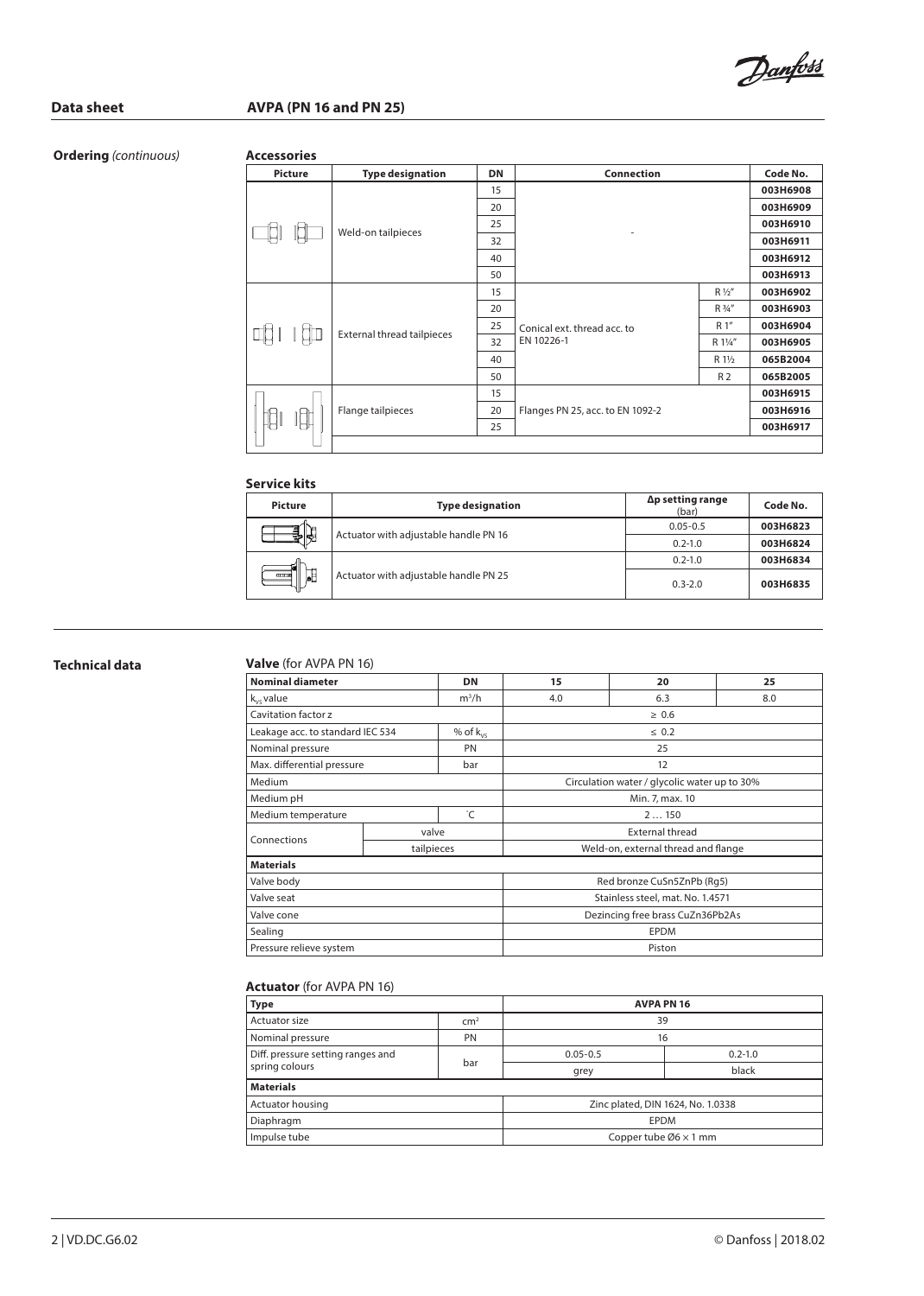

**Technical data** *(continuous)*

### **Valve** (for AVPA PN 25)

| Nominal diameter                 |                      | <b>DN</b>                   | 15                                            | 20                         | 25                               | 32          | 40                                | 50                    |  |  |
|----------------------------------|----------------------|-----------------------------|-----------------------------------------------|----------------------------|----------------------------------|-------------|-----------------------------------|-----------------------|--|--|
| $k_{vs}$ value                   |                      | $m^3/h$                     | 4.0                                           | 6.3                        | 8.0                              | 12.5        | $16/20$ <sup>1)</sup>             | $20/25$ <sup>1)</sup> |  |  |
| Cavitation factor z              |                      |                             |                                               | $\geq 0.6$                 |                                  | $\geq 0.55$ |                                   | $\geq 0.5$            |  |  |
| Leakage acc. to standard IEC 534 |                      | % of $k_{vs}$               |                                               | ${}_{5.02}$                |                                  |             | < 0.05                            |                       |  |  |
| Nominal pressure<br>PN           |                      |                             | 25                                            |                            |                                  |             |                                   |                       |  |  |
| Max. differential pressure       |                      | bar                         |                                               | 20                         |                                  |             | 16                                |                       |  |  |
| Medium                           |                      |                             | Circulation water / glycolic water up to 30 % |                            |                                  |             |                                   |                       |  |  |
| Medium pH                        |                      |                             | Min. 7, max. 10                               |                            |                                  |             | Thread and flange<br>Ductile iron |                       |  |  |
| Medium temperature               |                      | $\overline{C}$              | 2150                                          |                            |                                  |             |                                   |                       |  |  |
|                                  | valve                |                             |                                               | Thread                     |                                  |             |                                   |                       |  |  |
| Connections                      |                      | Weld-on and external thread |                                               |                            |                                  |             |                                   |                       |  |  |
|                                  | tailpieces           |                             |                                               | Flange                     |                                  |             |                                   |                       |  |  |
| <b>Materials</b>                 |                      |                             |                                               |                            |                                  |             |                                   |                       |  |  |
|                                  | thread               |                             |                                               | Red bronze CuSn5ZnPb (Rq5) |                                  |             |                                   |                       |  |  |
|                                  | Valve body<br>flange |                             |                                               | ä,                         |                                  |             | EN-GJS-400-18-LT<br>(GGG 40.3)    |                       |  |  |
| Valve seat                       |                      |                             |                                               |                            | Stainless steel, mat. No. 1.4571 |             |                                   |                       |  |  |
| Valve cone                       |                      |                             |                                               |                            | Dezincing free brass CuZn36Pb2As |             |                                   |                       |  |  |
| Sealing                          |                      |                             |                                               |                            |                                  | <b>EPDM</b> |                                   |                       |  |  |
| Pressure relieve system          |                      |                             |                                               |                            |                                  | Piston      |                                   |                       |  |  |

*1) Flange valve body*

# **Actuator** (for AVPA PN 25)

| <b>Type</b>                       |                           |                 | <b>AVPA PN 25</b>                       |             |
|-----------------------------------|---------------------------|-----------------|-----------------------------------------|-------------|
| Actuator size                     |                           | cm <sup>2</sup> | 54                                      |             |
| Nominal pressure                  |                           | PN              | 25                                      |             |
| Diff. pressure setting ranges and |                           |                 | $0.2 - 1.0$                             | $0.3 - 2.0$ |
| spring colours                    |                           | bar             | yellow                                  | red         |
| <b>Materials</b>                  |                           |                 |                                         |             |
|                                   | Upper casing of diaphragm |                 | Stainless steel, mat. No.1.4301         |             |
| Actuator housing                  | Lower casing of diaphragm |                 | Dezincing free brass CuZn36Pb2As        |             |
| Diaphragm                         |                           |                 | <b>EPDM</b>                             |             |
| Impulse tube                      |                           |                 | Copper tube $\emptyset$ 6 $\times$ 1 mm |             |

# **Application principle**



**Installation positions** Up to medium temperature of 100 °C the controllers can be installed in any position.



For higher temperatures the controllers have to be installed in horizontal pipes only, with a pressure actuator oriented downwards.

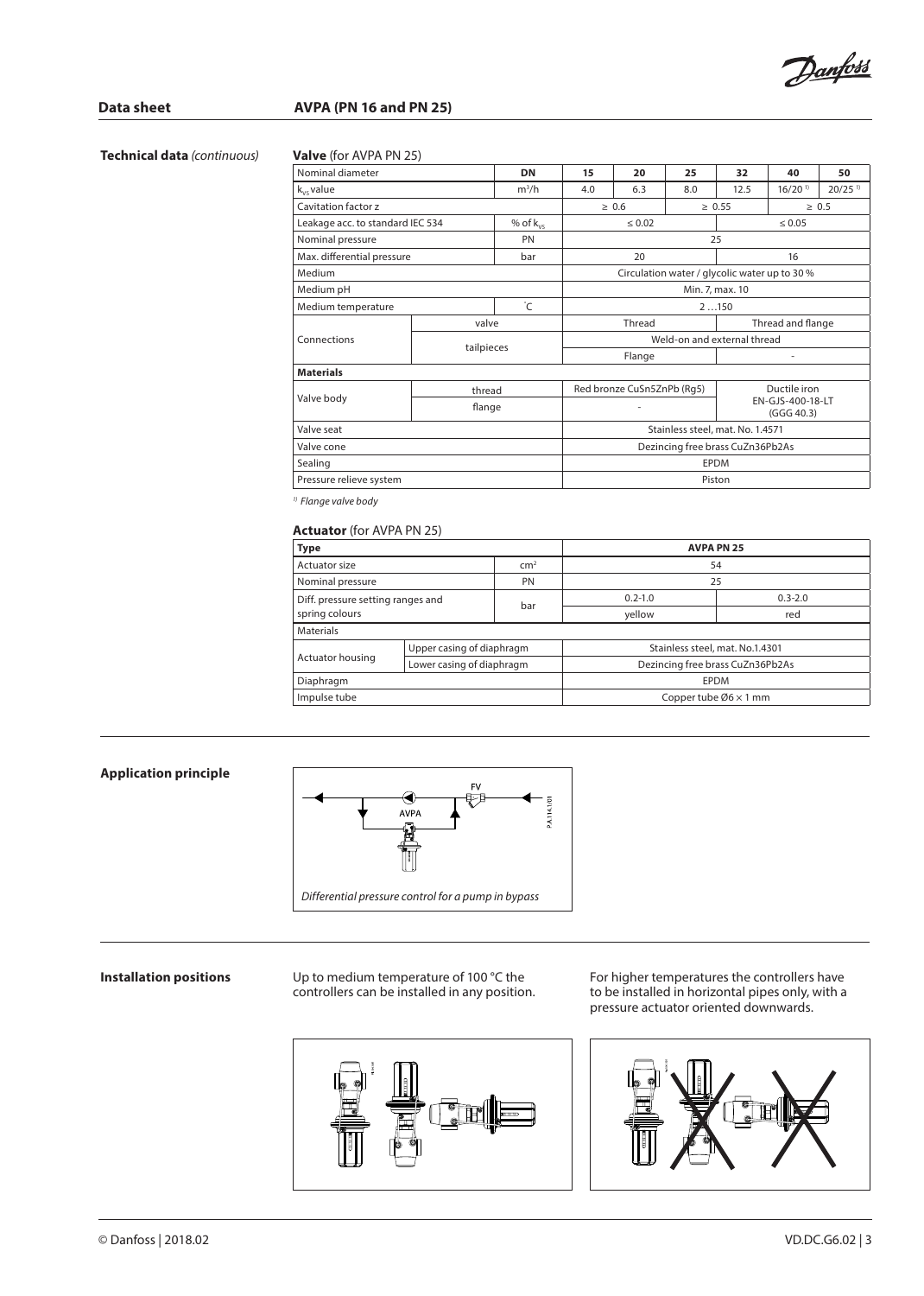

### **Pressure temperature diagram**



**Sizing** Given data:  $Q_{\text{max}} = 4.5 \text{ m}^3/\text{h}$  $\Delta p$ <sub>AVPA</sub> = 1.4 bar Nominal pressure PN 25

 $k_{v}$  value is calculated according to formula:

$$
k_v = \frac{Q_{\text{max}}}{\sqrt{\Delta p_{\text{AVPA}}}} = \frac{4.5}{\sqrt{1.4}}
$$

$$
k_{v} = 3.8 \text{ m}^3/h
$$

Solution: The example selects AVPA PN 25 DN 15,  $k_{vs}$  value 4.0 with differential pressure setting range 0.3-2.0 bar.



### **Design**

- **1.** Valve body
- **2.** Valve insert
- **3.** Pressure relieved valve cone
- **4.** Valve stem
- **5.** Control diaphragm for diff. pressure control
- **6.** Setting spring for diff. pressure control
- **7.** Handle for diff. pressure setting, prepared for sealing
- **8.** Union nut
- **9.** Upper casing of diaphragm
- **10.** Lower casing of diaphragm
- **11.** Impulse tube **12.** Compression fitting for
- impulse tube
- **13.** Actuator

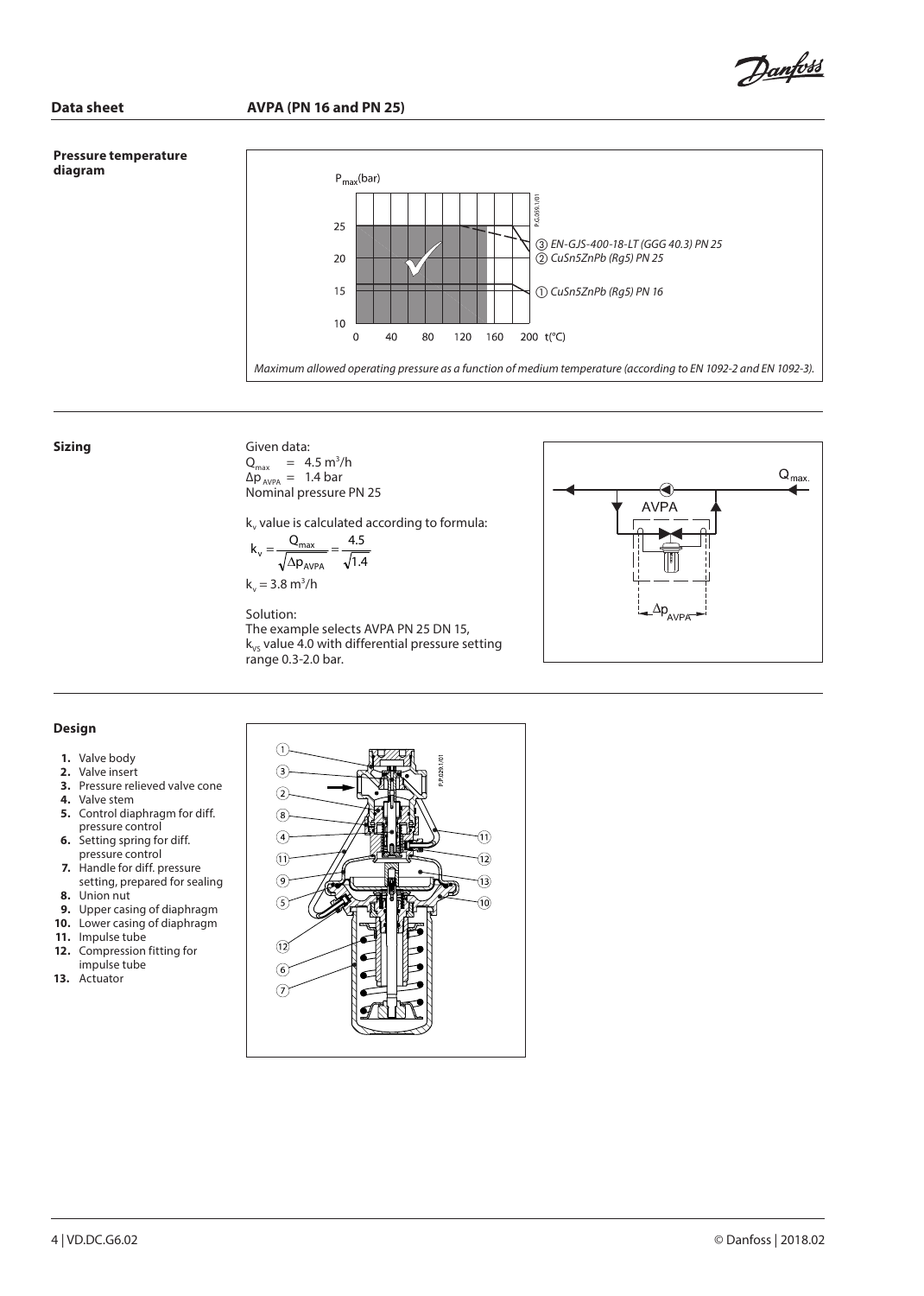Danfoss **Data sheet AVPA (PN 16 and PN 25) Function** The pressures in front and behind of the control valve are being transferred through the impulse tubes to the actuator chambers and act on control diaphragm. Control valve is normally closed. It opens on rising differential pressure and closes on falling differential pressure to maintain constant differential pressure. Controller is equipped with excess pressure safety valve, which protects control diaphragm for diff. pressure control from too high differential pressure.

**Settings** *Differential pressure setting* Differential pressure setting is being done by the adjustment of the setting spring for differential pressure control. The adjustment can be done by means of spring for differential pressure setting and/or pressure indicators

**Adjustment** *Relation between scale figures and differential pressure. Values given are approximate.*

| 0.05<br>0.1 | $\mathbf l$                                               | Ш<br>0.3     | Ш<br>0.4               | IIIII<br>bar                                                      | P.S.060.1/01 |
|-------------|-----------------------------------------------------------|--------------|------------------------|-------------------------------------------------------------------|--------------|
| 5<br>10     | $\begin{array}{c} 0.2 \\ 20 \end{array}$<br>$\mathbf{II}$ | 30<br>Ш      | 40<br>Ш                | $\begin{array}{c} 0.5 \\ 50 \end{array}$<br>kPa<br>$\mathbf{III}$ |              |
| 0.2<br>20   | 0.4<br>40                                                 | 0.6<br>60    | $\substack{0.8 \\ 80}$ | 1.0<br>bar<br>kPa<br>100                                          |              |
|             | $\mathbf{II}$                                             | $\mathbf{m}$ | III                    | IIIII                                                             |              |
| 0.3<br>30   | 0.73<br>73                                                | 1.16<br>116  | 1.58<br>158            | 2.0<br>bar<br>200<br>kPa                                          |              |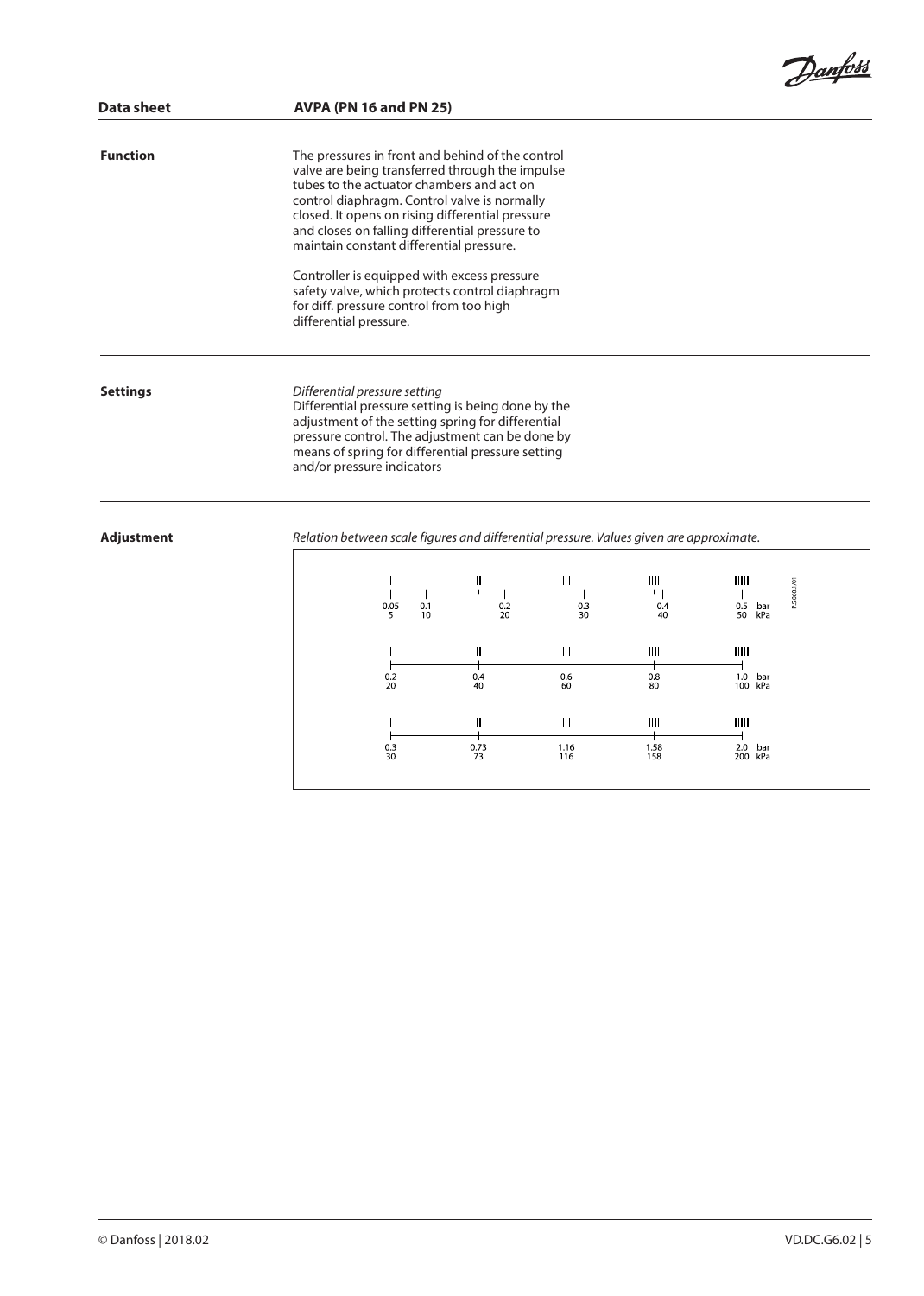Danfoss

### **Dimensions**

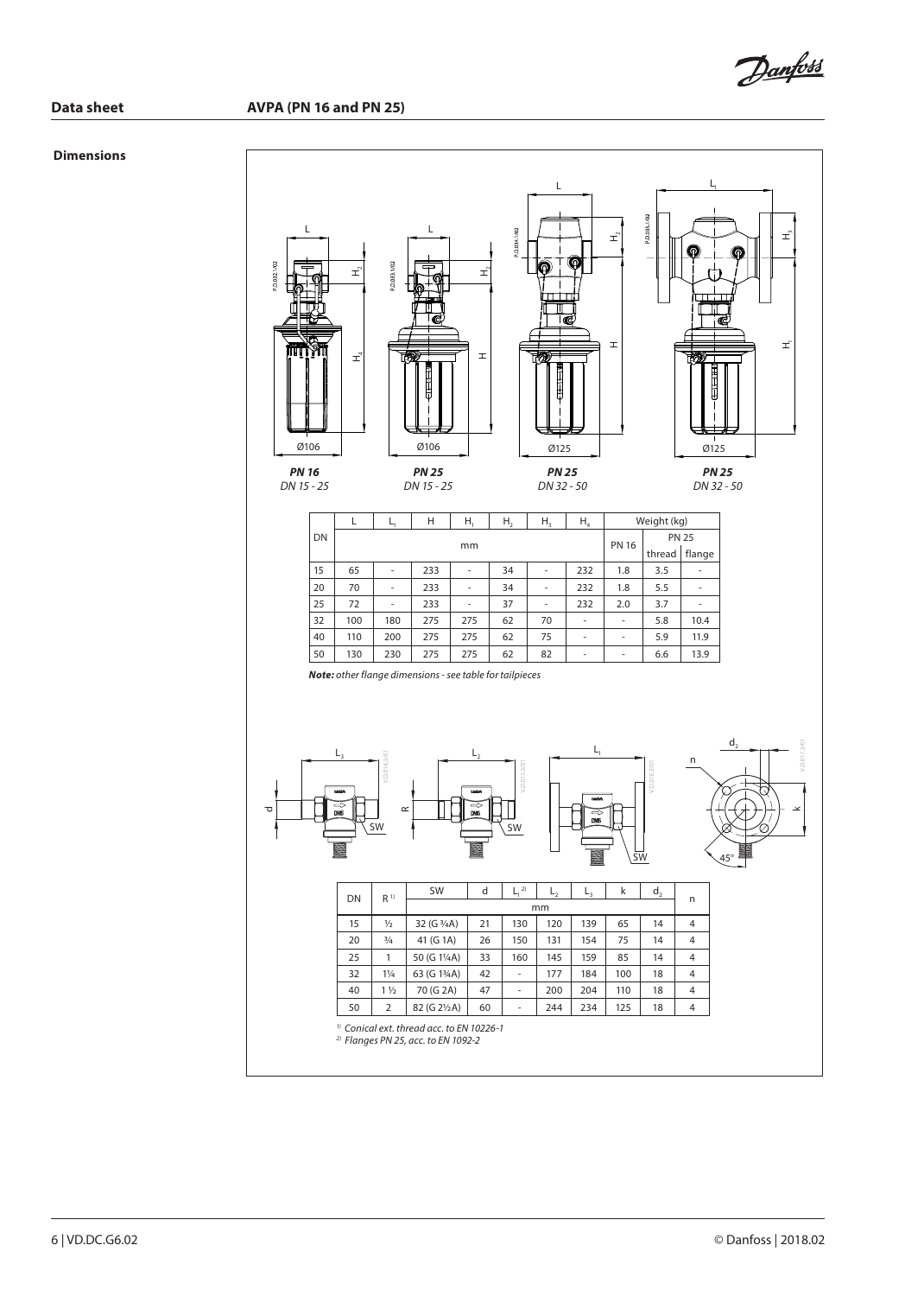Danfoss